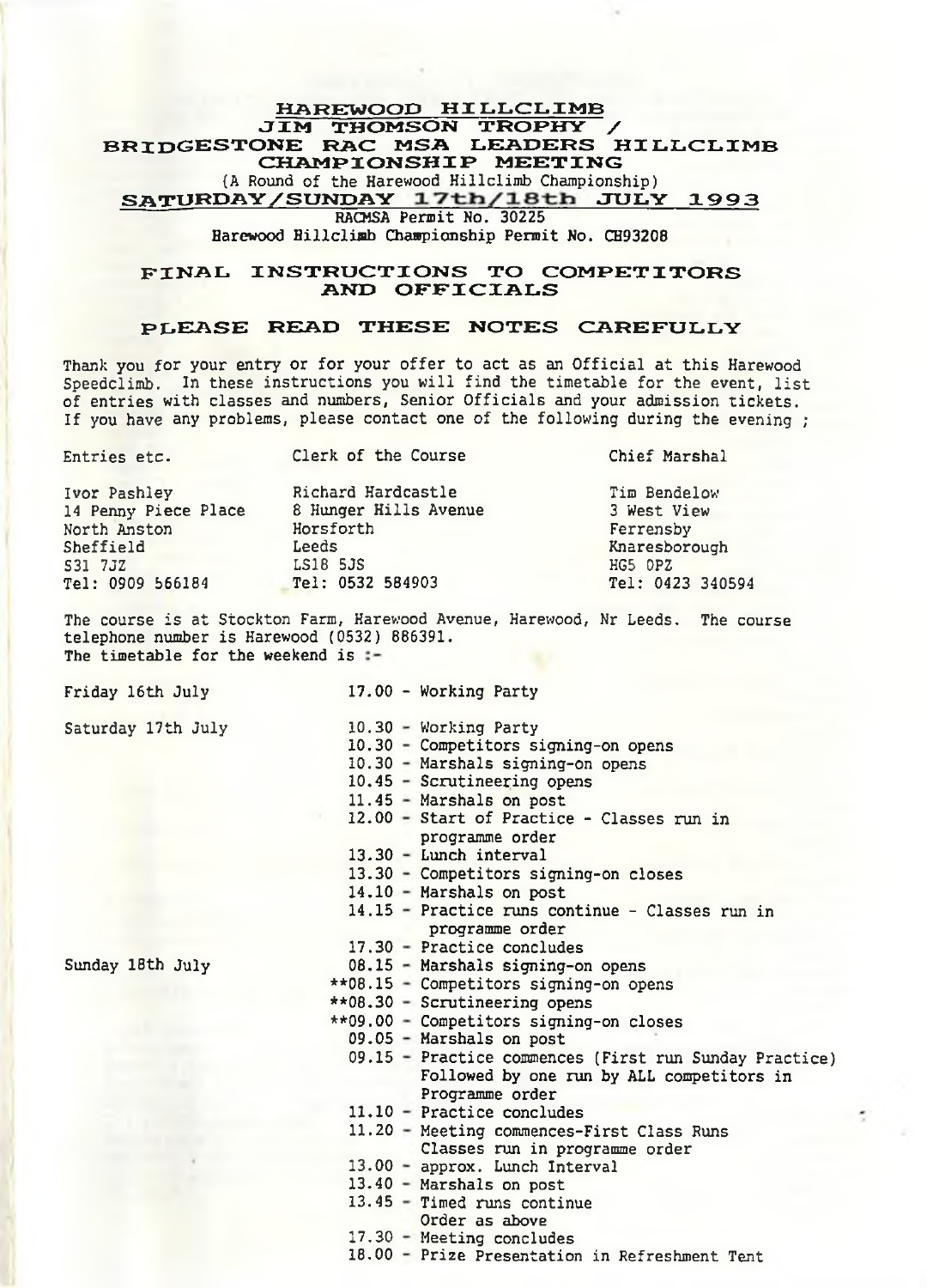# HAREWOOD ALLOCATION OF DUTIES TO OFFICIALS Saturday/Sunday 17th/18th July 1993<br>M.S.A. Steward M.S.A. Steward

R.A.C.M.S.A. Steward<br>Club Stewards On Course Controller<br>Deputy Course Controller Asst. Secretary of the Meeting<br>Results/Awards Chief Scrutineer<br>Scrutineers R.A.C.M.S.A. Noise Inspector Chief Paddock Marshal<br>Pre-Start Area Deputy Chief Start Area Marshal<br>Start Area Marshals Clarks Corner Observer Marshals Marshals Marshals Chippys Bend Repeater Marshals Marshals Marshals<br>Orchard Corner Observer Marshals Marshal Marshals

J.M.English, N.Drayton<br>J.R.Hardcastle Clerk of the Course J.R.Hardcastle J.R.Hardcastle<br>Deputy Clerk of the Course J.B. Staveley R.G.Hooper, J.M.Staveley Deputy Clerk of the Course **Example 2** R.G.Hooper, J.M.Staveley<br>
Course Controller **R.G.Hooper, A.J.Hodgetts** Course Controller and Course Controller and Course Controller and Course Controller and Course Controller and Course Controller and Course Controller and Course Controller and Course Controller and Course Controller and Co G.Wride (Sat) P.Pocklington (Sun)<br>J.M.Tyas Incident Officer 3.8. Tyas 3.8. Tyas 3.8. Tyas 3.8. Tyas 3.8. Tyas 3.8. Tyas 3.8. Tyas 3.8. Tyas 3.8. Tyas 3.8. Tyas 3.8. Tyas 3.8. Tyas 3.8. Tyas 3.8. Tyas 3.8. Tyas 3.8. Tyas 3.8. Tyas 3.8. Tyas 3.8. Tyas 3.8. Tyas 3.8. Chief Marshal T.C.Bendelow Deputy Chief Marshal M.P.Shorley (M.P.Shorley M.P.Shorley M.P.Shorley M.P.Shorley (M.P.Shorley M.P.Shorley M.<br>Secretary of the Meeting (M.R.Shorley M.P.Shorley M.P.Shorley M.P.Shorley M.P.Shorley M.P.Shorley M.P.Shorley Secretary of the Meeting development of the Meeting of the Meeting of the Meeting of the Meeting of the Meeting<br>I.P. Associated Associates of the Meeting of the Meeting of the Meeting of the Meeting of the Meeting of the M S.N.Clark, Mrs C Wride Scoreboard Miss C Hardcastle, Miss J Varley R.A.C.M.S.A.Timekeepers D.Staveley (Gp.2), D M Dalrynple & Team Commentator R.Boucher Entries Secretary 1.Pashley 1.Pashley 1.Pashley 1.Pashley 1.Pashley 1.Pashley 1.Pashley 1.Pashley 1.Pashley 1.Pashley 1.Pashley 1.Pashley 1.Pashley 1.Pashley 1.Pashley 1.Pashley 1.Pashley 1.Pashley 1.Pashley 1.Pashley 1.Pa Scrutineers Marshal (1999) Scrutineers P.S.Bruce, D.Tarbet, J.Hoole<br>Scrutineers Marshal (1999) S.H.Hanson, C.Tombs S.H.Hanson, C Tombs Chief Medical Officer Prof.F.T.DeDombal Medical Officers Dr.C.J.Wright J.Varley, J.Jackson<br>N.Dilley Chief Start Area Marshal National Media Report of the Start Area Marshal National Media Report of the New York<br>Deputy Chief Start Area Marshal National C.B.Woodhead Miss C Stacey, P Mainprize<br>M.P.Shorley Thomson Straight Observer **P.Singleton** P.Singleton The Esses Observer I.D.Pinkney Country Corner Observer S.G.Hartley Willow Bend Observer **D.Mainprize** R.L.Wright (Sat), C.F.Jones (Sun) Farmhouse Bend Observer and A.M.Norfolk and A.M.Norfolk and A.M.Norfolk and A.M.Norfolk and A.M.Norfolk and A.M.Norfolk and A.M.Norfolk and A.M.Norfolk and A.M.Norfolk and A.M.Norfolk and A.M.Norfolk and A.M.Norfolk and A. Marshals G.M.Newton (Sat) D.J.Gardner (Sat),T.A.Moore (Sun) Quarry Comer Observer G.Walker Deputy R.Frost. H.M.Pitchford Finish Area Observer [Sat]<br>To be allocated on arrival [J.M.Cox,D.J.Bailey,D.Wilson,D.A.Summerscale J.M.Cox,D.J.Bailey,D.Wilson,D.A.Summerscales H.A.Pickard,D.Scriven,T.Saville,J Wilsey,P.Holmes,T.J.Birks,D.M.Hinder,P.Stacey (Sat)A.P.Sberratt,M.Parker,P.D.Walker,D.Walker,J.T.Sinons(Sun) (Sun)N.A.Cruise,S.T.Whitter,Mrs J.Whitter,Miss Y.Greenfield,G.Durham Rescue Units C.Ruddlesdin(HRRRMC) I/C Recovery **Pennine LRC, I/C R.Whittaker**<br> **Chief Admission P.A.Oakley & Mrs L.T.Oakley** P.A.Oakley & Mrs L.T.Oakley PA System Mr Wharton (Fairbank Harding)<br>Groundsman R.Hullah

Groundsman R.Hullah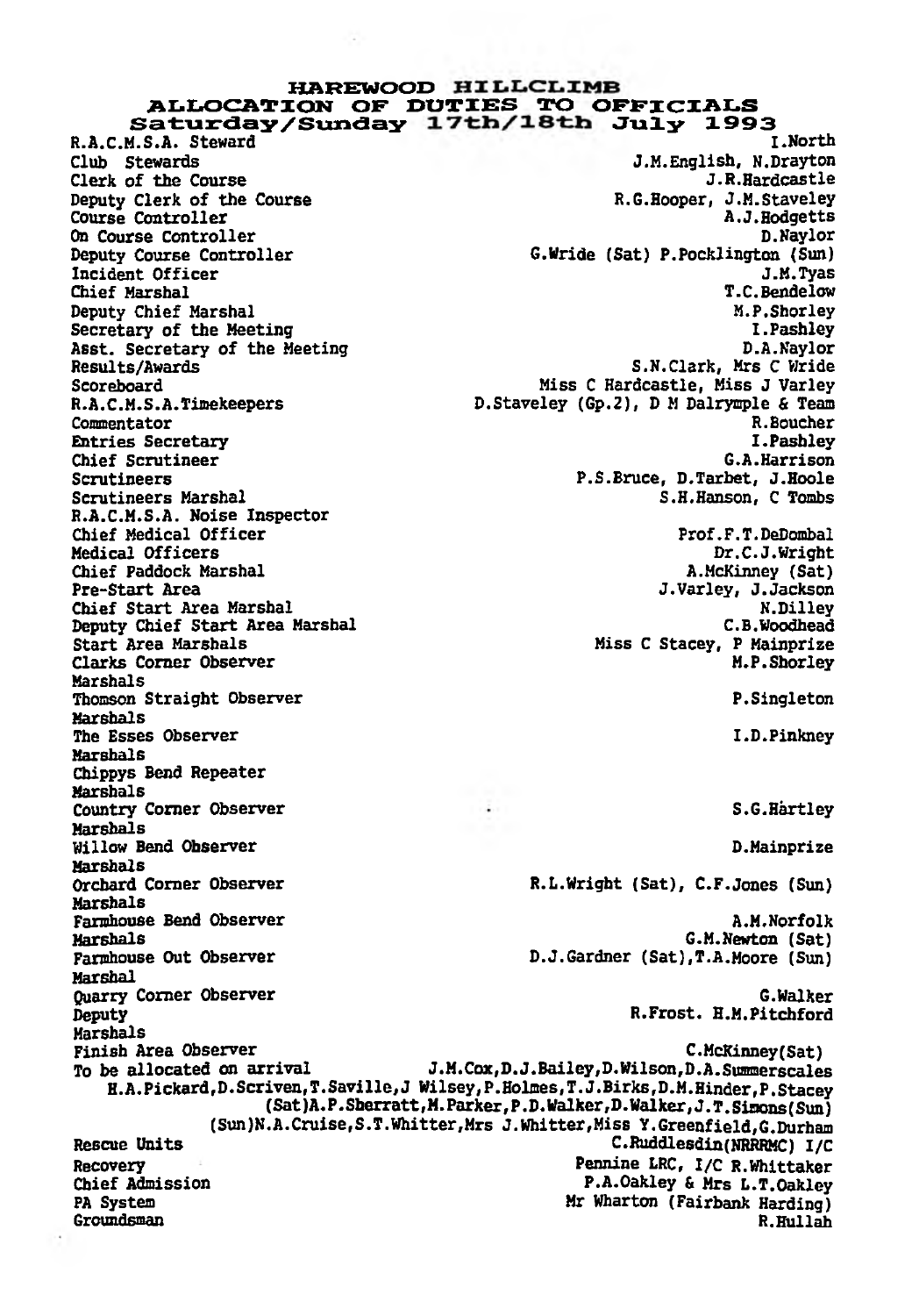# PLEASE READ THESE NOTES AND TIMETABLE<br>CAREFULLY AS THEY DIFFER FROM THE NORMAL HARE7MOOD ROUTINE.

\*\* Signing-on and 2 practice runs on Sunday is only available to those competitors excused Saturday practice and marked with an S in the list attached. ALL OTHER COMPETITORS WILL HAVE THREE PRACTICE RUNS ON SATURDAY FOLLOMED BY ONE PRACTICE RUN ON SUNDAY.

# PRACTICE WILL BE STRICTLY IN CLASS ORDER

Drivers please note that a Club Membership Card must be produced at signing-on, along with your RAC MSA Competition Licence and Entrants Licence. if appropriate.

H denotes Harewood Championship Entrant B denotes Bridgestone/RACMSA Leaders Championship

> IT IS STRICTLY FORBIDDEN TO MAKE PRACTICE STARTS OR INDULGE IN EXCESSIVE HEAVING ON THE ROAD BETWEEN THE PADDOCK AND THE START LINE.

> ANY COMPETITOR OBSERVED DOING THIS WILL BE LIABLE TO EXCLUSION FROM THE MEETING. ALL COMPETITORS ARE REQUIRED TO WALK THE COURSE PRIOR TO PRACTICE.

MARSHALS

Marshals are particularly requested to arrive early so that practice can commence to programme. Marshals signing on will take place in the Clubhouse. A strict one-way traffic system will operate from the paddock and return. SCRUTINEERING Cars in classes J, K and L will be scrutineered at their allocated place in the paddock. All other cars will be scrutineered in the scrutineering tent adjacent to the refreshment tent. DISPLAY OF COMPETITION NUMBERS Competitors are reminded of the requirement in the regulation E.12.3.11. **HELMETS** Helmets and flame resistant overalls will be worn by all competitors at all times on the course. The paddock exit marshals will not allow any competitor out onto the course unless his helmet is fully secured and flame resistant overalls are worn. TENDER VEHICLES Tender cars may proceed to the start area with the competing cars and park OUTSIDE the start enclosure. You must return to the paddock by the public car park road. MOTOR HOMES Motor Homes may only be parked either in the trailer park or Motor Home park which is situated on the hard standing at the rear of the Hillside enclosure. In no circumstances may Motor Homes be parked on the edge of the bill in the public enclosure. DRIVERS Drivers are reminded that the paddock is a non-competitive area and cars must be conducted at walking pace when ENTERING and when moving about the paddock. Please give pedestrians due consideration and have regard for their safety. Failure to comply may result in exclusion from the meeting. Competitors in classes 7 and D to L will receive a Paddock Window Pass. This allows a ccmpetitor to have one vehicle in the paddock during the course of the meeting and this vehicle must display the Paddock Window Pass. IT IS NOT IN ADDITION TO YOUR TRAILER. The trailer must be left outside the paddock in the trailer park. Display the pass on your tender vehicle window or access to the paddock will not be allowed. Drivers are reminded that your correct competition number MUST be prominently displayed on both sides of your car as per RACMSA Technical Regulations. Numbers will be available for sale at signing on Drivers are reminded that driving competition cars on the public highway displaying competition numbers contravenes RACMSA Technical Regulations. The start area is a designated part of the course and as such all persons under 16 years of age are prohibited from this area. Competitors attention is drawn to E.2,6.2. in the Blue Book:- Competition Licences must have a current photo of the holder.

Competitors attention is drawn to E.5.2. :- Competitors and Drivers are forbidden to abandon one event and compete in another. The order for running of shared cars will be as set out in 11.4 and 11.5 on page 93-7 of the 1993 BARC (Yorkshire Centre) Regulations Booklet and NOT as shown on their entry list.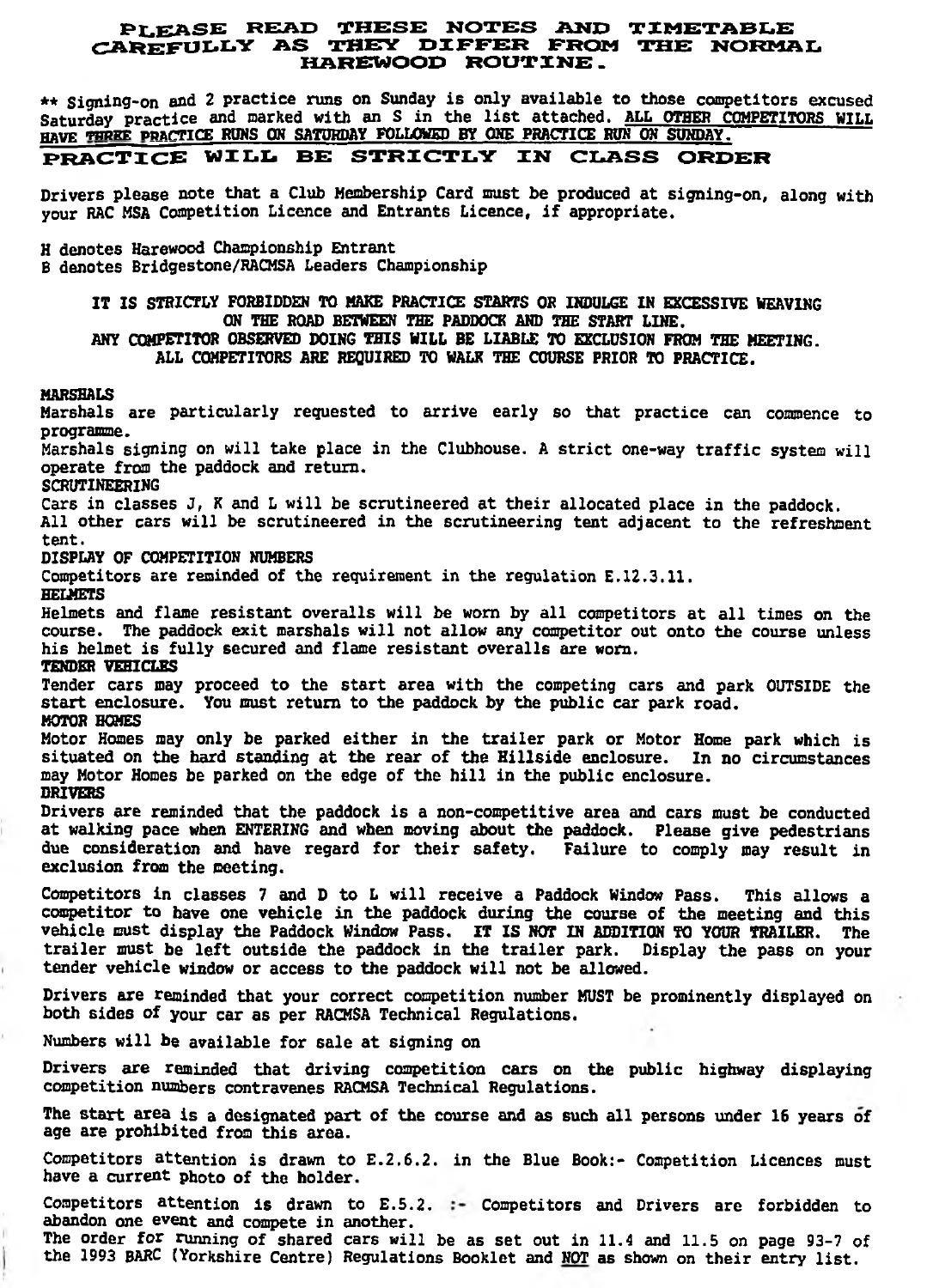#### INSTRUCTIONS TO OFFICIALS

Your attention is drawn to the following RACMSA regulations F.13.1.2. The Clerk of the Course should relieve fron duty any marshal or any other official who the Medical Officer considers as possibly unfit by reason of health, consumption of alcohol or drugs. Tests may be carried out at any time by a Medical Officer under the authority of LI.16.1. and LI.16.2.

Any form of doping is strictly forbidden including the use of alcohol.

 $\sim 2$ 

1

#### INSTRUCTIONS TO COMPETITORS

Your attention is drawn to the following RACMSA regulations LI.8.14. The organisers may, at their discretion, exclude before during or after practice or competition any driver considered as possibly unfit by reason of health, consumption of alcohol or drugs. Tests may be carried out at any time by a Medical Officer under the authority of the Clerk of the Course. LI.16.1. and LI.16.2. Any form of doping is strictly forbidden including the use of alcohol.

Supplementary Regulation 7.4 on page 93.13 of the BARC (Yorkshire Centre) Regulation Booklet 1993 is deleted.

A FURTHER MERGING OF CLASSES HAY TAKE PLACE ON WEDNESDAY 14th JULY IF THE NUMBER OF ENTRIES IN A CLASS FALLS BELOW 4 DUE TO THE WITHDRAHAL OF ENTRIES.

> British Automobile Racing Club Yorkshire Centre

## JIM THOMSON TROPHY/BRIDGESTONE LEADERS CHAMPIONSHIP 17/18 JULY1993 Entry List

| CLASS 1 |               |                           | LONG COURSE BOGEY 84.54     |                    |      | SHORT COURSE BOGEY 64.27     |   |
|---------|---------------|---------------------------|-----------------------------|--------------------|------|------------------------------|---|
|         | Touring Cars  |                           | Record - 19/7/92 Time 66.54 |                    |      | Record - 29/09/85 Time 46.27 |   |
|         | Op to 1400cc  |                           | Michael Holroyd Cooper S    |                    |      | N. Clegg Austin Cooper S     |   |
|         | K٥.           | KAHE                      |                             | СB                 | c.c. | <b>HOMETOWN</b>              |   |
| $E$ S21 |               | Brent Meredith            |                             | Ford Fiesta        | 1347 | Rochdale                     |   |
| Ξ       | 22            | Cerl Austin               |                             | Cooper 'S' Him     | 1526 | Wakefield                    |   |
| Ë       | 23            | Mark Brown                |                             | <b>Hini 1275GT</b> | 1330 | <b>Barnsley</b>              |   |
| E       | 23A           | Nick Brown                |                             | Mini 1275GT        | 1330 | Barnsley                     |   |
| Е       | 24            | Dennis Cope               |                             | Mini Cooper S      | 1328 | York                         |   |
|         |               | Ent: Huby Service Station |                             |                    |      |                              |   |
|         | $E$ $\leq$ 25 | Michael Holroyd           |                             | Austin Cooper S    | 1326 | Leeds                        | ٠ |
|         |               |                           |                             |                    |      |                              |   |

| CLASS 4<br>'Marque' Sports Cars<br>Up to 1400cc |     |                     | LONG COURSE BOGEY 82.49<br>Record - 19/07/92 Time 64.49<br>Martin Brobyn MG Midget |      | SHORT COURSE BOGEY 62.68<br>Record - 18.9.91 Time 44.68<br>M Brobyn MG Midget |  |
|-------------------------------------------------|-----|---------------------|------------------------------------------------------------------------------------|------|-------------------------------------------------------------------------------|--|
|                                                 | Ñо. | KAHE                | CAR                                                                                | c.c. | HOMETOWN                                                                      |  |
| Ε                                               | 28  | Mark Cousin         | MG Midget                                                                          | 1293 | Macclesfield                                                                  |  |
| Е                                               | 28A | Paula Cousin        | MG Midget                                                                          | 1293 | Macclesfield                                                                  |  |
| Ξ                                               | 29  | <b>Nick Avevard</b> | KG Midget                                                                          | 1330 | Leeds                                                                         |  |
| Ε                                               | 29A | Julie Daniels       | HG Hidget                                                                          | 1330 | Leeds                                                                         |  |
| Ξ                                               | 30  | Paul Greaves        | KG Midget                                                                          | 1330 | <b>Brashall</b>                                                               |  |
| E S J                                           |     | Martin Brobyn       | MG Midget                                                                          | 1330 | Derby                                                                         |  |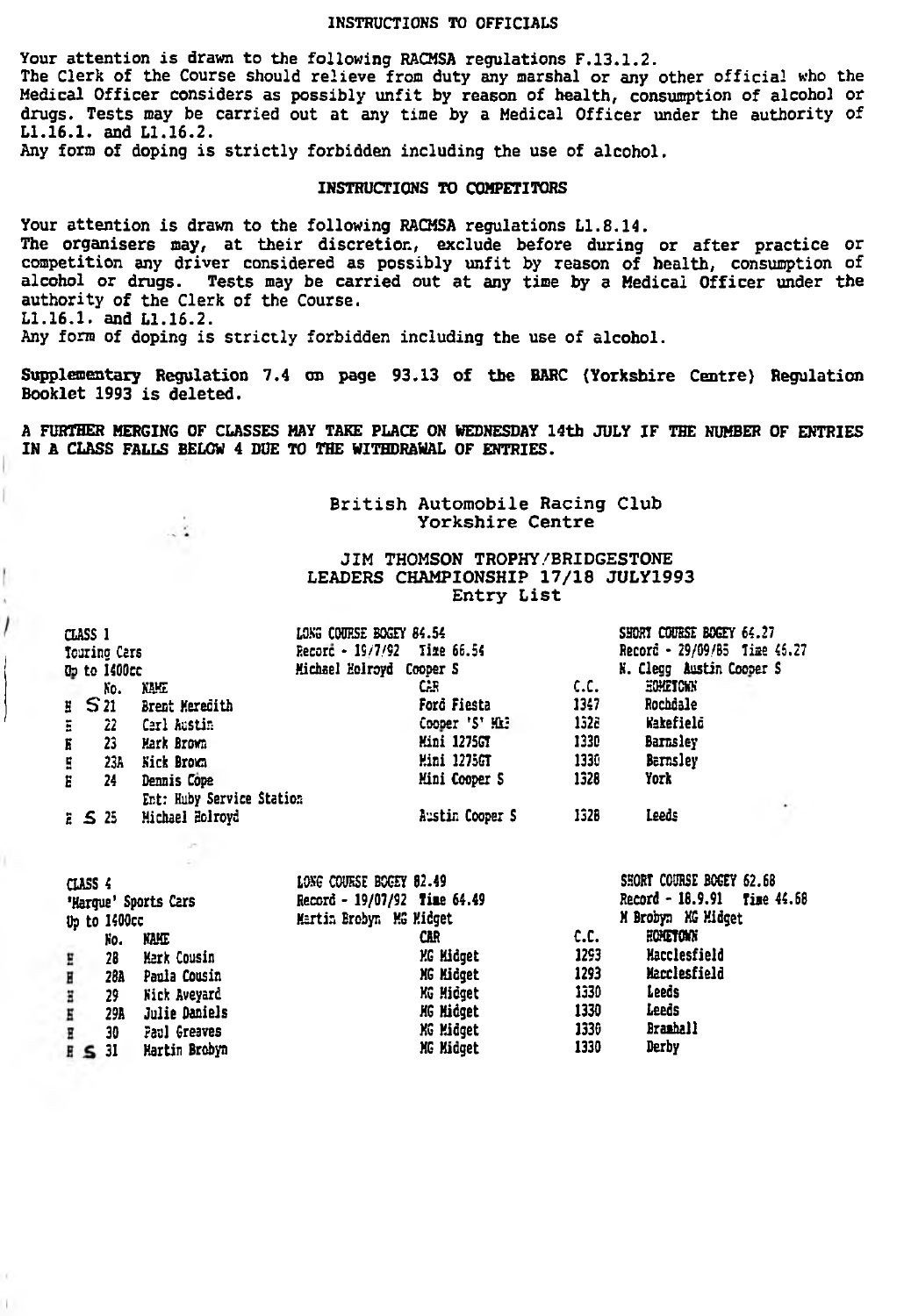|                                                          | ans a                         |                                                        | LONG COURSE BOGEY 79.55                                 |                     |                                                          | SHORT COURSE ECOSY 63.36     |        |
|----------------------------------------------------------|-------------------------------|--------------------------------------------------------|---------------------------------------------------------|---------------------|----------------------------------------------------------|------------------------------|--------|
| Modified Production Cars<br>Record - 16/05/93 Time 53.02 |                               |                                                        | Record - 1979<br>Time 42.56                             |                     |                                                          |                              |        |
|                                                          | <b>ಟ್ರಿ ಕಿರಿ 1406cc</b>       |                                                        | Carl Talbot - Lotus Seven S2                            |                     | C Barter Davrian                                         |                              |        |
|                                                          | NO.                           | KAME.                                                  |                                                         | CAR-                | c.c.                                                     | HOPETOWN                     |        |
|                                                          | $34 -$                        | <b>Serry Elliott</b>                                   |                                                         | Westfield SE        | 1345 -                                                   | Co Dirham                    |        |
|                                                          | 35.                           | Philip Sturdy                                          |                                                         | KG Metro            | 1399                                                     | Harrogate                    |        |
|                                                          | 26.                           | Philip Jones                                           |                                                         | Morris Minor 1000   | 1400                                                     | Villos.                      |        |
|                                                          | 37                            | Nicholas Jeynes                                        |                                                         | Mini Clubman        | 998                                                      | Malver:                      |        |
|                                                          | 38.                           | Ivor Warrington                                        |                                                         | Vauxhall Chevette   | 1256                                                     | Harrogate                    |        |
|                                                          |                               | 36A Adrian Kilvington                                  |                                                         | Vauxhall Chevette   | 1256                                                     | <b>Netherby</b>              |        |
| E                                                        | 39                            | Martin Boast                                           |                                                         | Austin Mini GT      | 1293                                                     |                              |        |
|                                                          | Bit                           | Andrew Russell                                         |                                                         |                     |                                                          | Leeds                        |        |
|                                                          | ا؛ ع                          | Faul Reynolds                                          |                                                         | Ginetta G15         | 1120                                                     | Alresford                    |        |
|                                                          |                               |                                                        |                                                         | <b>Kestfield SE</b> | 1300                                                     | Brentwood                    |        |
|                                                          | 42                            | Ent: Dennis Golding Motor Encineers<br>Tia Eutchinson  |                                                         |                     |                                                          |                              |        |
| ï                                                        |                               |                                                        |                                                         | MG Midget           | 1380                                                     | Wakefielč                    |        |
| E                                                        |                               | 42A David Hutchinson                                   |                                                         | KG Midget           | 1380                                                     | Wakefield                    |        |
|                                                          | $\mathfrak{S}_{\mathfrak{F}}$ | Sarah Blenkinsop                                       |                                                         | Westfield SEi-BDA   | 1371                                                     | Norcester                    |        |
|                                                          |                               | Ent: Teme Valley Race Engines                          |                                                         |                     |                                                          |                              |        |
|                                                          |                               | £43A Ian Blenkinsop                                    |                                                         | Westfield SEi-EDA   | 1571                                                     | Yorcester                    |        |
|                                                          |                               | Ent: Teme Valley Race Engines                          |                                                         |                     |                                                          |                              |        |
|                                                          | $B_{14}$                      | Peter Millington                                       |                                                         | Clan Crusader       | 1120                                                     | Leazington Spa               |        |
|                                                          | B55                           | Peter Herbert                                          |                                                         | Westfield SE        | 1380                                                     | Richaond                     |        |
|                                                          | Bit i                         | Carl Talbot                                            |                                                         | lotus Seven S2      | 1560                                                     | Strond                       |        |
|                                                          |                               | Ent: Kent Auto Developments                            |                                                         |                     |                                                          |                              |        |
|                                                          |                               | <b>A</b> : bylan falbot                                |                                                         | Lotus Seven S2      | 1380                                                     | Stroud                       |        |
|                                                          |                               |                                                        |                                                         |                     |                                                          |                              |        |
|                                                          |                               | Ent: Kent Auto Developments                            |                                                         |                     |                                                          |                              |        |
|                                                          | CLASS <sub>2</sub>            |                                                        | LONG COURSE BOGEY 82.66                                 |                     |                                                          | SHORT COURSE BOGEY 52.50     |        |
|                                                          | Tourine Cars                  |                                                        | Record - 16/05/93 Time 67.86                            |                     |                                                          | Record - 1978 / Tixe 45.49   |        |
|                                                          |                               | Over 1400cc and up to 2000cc - Paul Mutter Ford Escort |                                                         |                     |                                                          | K Tate Ford Escort           |        |
|                                                          | Кo.                           | <b>SEMI</b>                                            |                                                         | CAR.                | c.c.                                                     | EOMETOWN                     |        |
|                                                          | 48                            | Jave Kitching                                          |                                                         | Peugeot 205 GTi     | 1905                                                     | Yarz                         |        |
|                                                          | 49.                           | Simon Wade                                             |                                                         | Volkswagen Golf CTi | 1588                                                     | York                         |        |
|                                                          | E S 50                        | Geoff Peters                                           |                                                         | Escort RS2000       | 1998                                                     |                              |        |
|                                                          |                               | Ent: Wigan & District Motor Club                       |                                                         |                     |                                                          | Ripon                        |        |
| Ξ.                                                       | 51 -                          | Paul Nutter                                            |                                                         | Ford Escort         | 1550                                                     |                              |        |
|                                                          |                               |                                                        |                                                         |                     |                                                          | Leeds                        |        |
|                                                          | CLASS 5                       |                                                        | LONG COURSE BOGEY 82.33<br>Record - 16/05/93 Time 65.06 |                     | SHORT COURSE BOGEY 62.27<br>Record - 20/07/86 Time 44.27 |                              |        |
|                                                          |                               | 'Marque' Sports Cars                                   |                                                         |                     |                                                          |                              |        |
|                                                          |                               | Over 1400cc and up to 2000cc                           | Keith Wilford Lotus Europa                              |                     |                                                          | M.D.G. Oates Lotus Europa    |        |
|                                                          |                               | No. NAME                                               |                                                         | CAR.                | c.c.                                                     | <b>HOMETOWN</b>              |        |
|                                                          | S 53                          | Derek Judson                                           |                                                         | Triumph TR7         | 1998                                                     | Liversedge                   |        |
| Н                                                        | 54.                           | Mark Richards                                          |                                                         | Triumph TR7         | 1998                                                     | Pateley Bridge               |        |
| н                                                        | 55.                           | Brian Lee                                              |                                                         | Lotus Elan          | 1558                                                     | Leeds                        |        |
| Ë.                                                       | 56                            | Keith Wilford                                          |                                                         | Lotus Europa        | 1558                                                     | Sheffield                    |        |
|                                                          |                               |                                                        |                                                         |                     |                                                          |                              |        |
|                                                          | CLASS B                       |                                                        | LONG COURSE BOGEY 77.43                                 |                     |                                                          | SHORT COURSE BOGEY 58.90     |        |
|                                                          | Modified Production Cars      |                                                        | Record - 13/06/93 Time 59.49                            |                     |                                                          | Record - 07/09/89 Time 40.90 |        |
|                                                          |                               | Over 1400cc and Up To 2000cc                           | Bill Bristow Caterham Super 7                           |                     |                                                          | L. Bachelier Caterham 1600   |        |
|                                                          |                               | <b>HAILE</b>                                           |                                                         | CAR.                | C.C.                                                     | <b>EOMETOWN</b>              |        |
|                                                          | No.                           |                                                        |                                                         |                     | 1700                                                     |                              |        |
|                                                          | 59.                           | Jonathan Gates                                         |                                                         | Westfield SE        |                                                          | Christchurch                 |        |
|                                                          |                               | 59A lan Chard                                          |                                                         | <b>Westfield SE</b> | 1700                                                     | Rew Hilton                   |        |
|                                                          | B50                           | Rob Fradley                                            |                                                         | Caterham 7          | 1800                                                     | Stone                        |        |
|                                                          | 61                            | Les Butler                                             |                                                         | Westfield SEi       | 1998                                                     | York                         |        |
|                                                          | 62                            | Graham Dates                                           |                                                         | Lotus Europa        | 1800                                                     | Fornby                       |        |
|                                                          |                               | Ent: Lancs & Chesh CC/NCH                              |                                                         |                     |                                                          |                              |        |
|                                                          | 863                           | Roger Thomas                                           |                                                         | Westfield SEi       | 2000                                                     | Pershore                     |        |
|                                                          |                               | Ent: Westfield Sports Cars Ltd                         |                                                         |                     |                                                          |                              |        |
|                                                          | 861                           | Darren Soothill                                        |                                                         | Caterbam Super 7    | 1800                                                     | Poulton-Le-Fylde             |        |
|                                                          | 64A                           | Robert Moore                                           |                                                         | Caternam Super 7    | 1600                                                     | St Annes                     |        |
|                                                          | 865                           | <b>Bill Bristow</b>                                    |                                                         | Caterham Super 7    | 2000                                                     | Hanchester                   |        |
|                                                          |                               | Ent: Richard Lines Motorsport                          |                                                         |                     |                                                          |                              | $\sim$ |
|                                                          |                               |                                                        |                                                         |                     |                                                          |                              |        |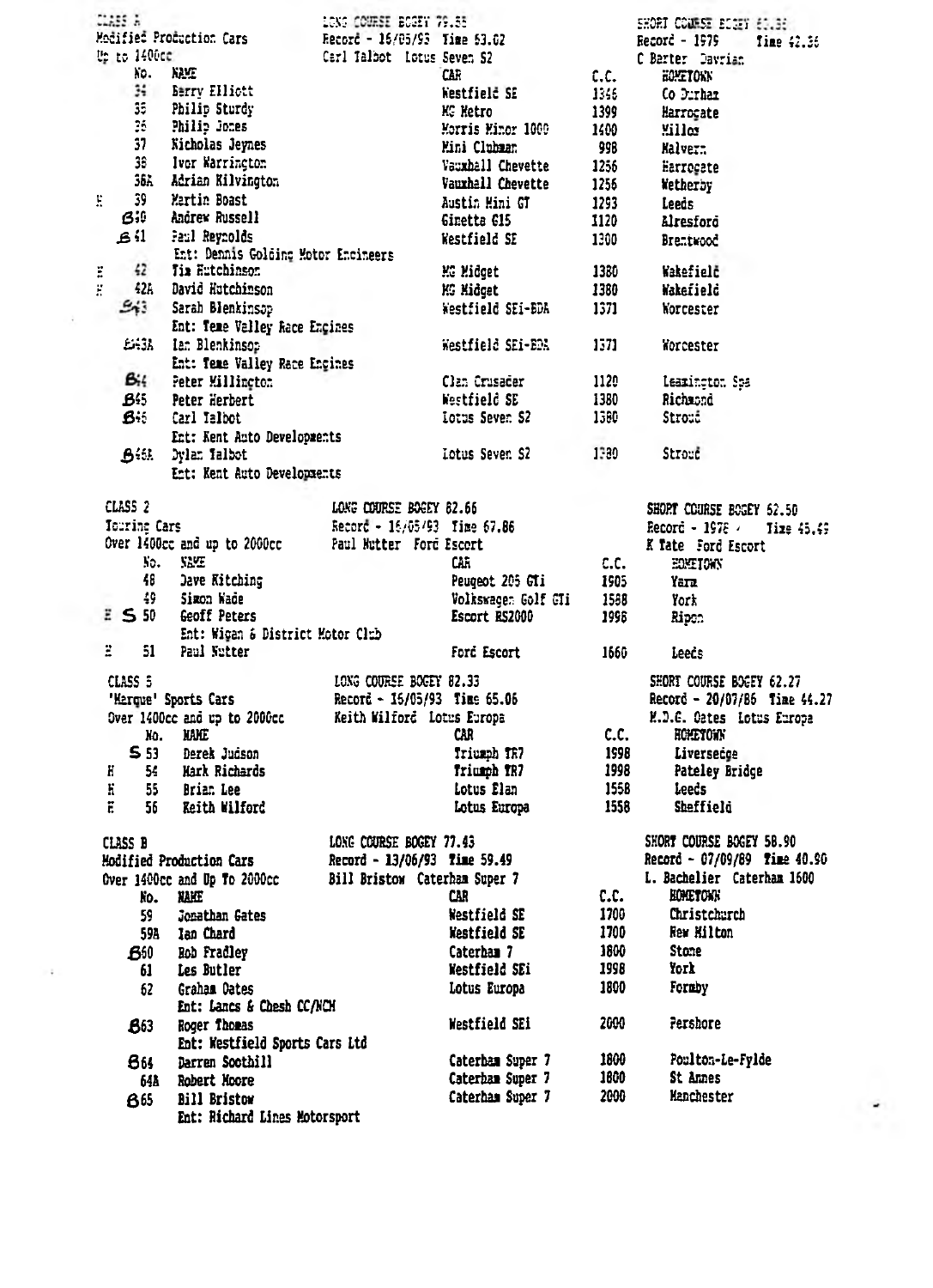MERGED WITH CLASS C<br>
MERGED WITH CLASS C<br>
CLASS 6<br>
Marque' Sports Cars<br>
Fargence Socky 80.74<br>
Marque' Sports Cars<br>
Fargence Socky 80.74<br>
Marque Sports Cars<br>
Fargence Mike Hall Morgan & C.81<br>
Fargence Mike Hall Morgan & C.8 **NERGED WITH** MEMBER MENTRE BOEFY SB.38<br>
ELES CONSE ENGERE DES SHORT COURSE BOEFY 58.38<br>
MEGITE Production Cars Record - 14/06/92 Time 60.98<br>
MEGITE RECORD Record - 09/28/86 Time 40.38<br>
CAR C.C. HOMETORN<br>
SES Paul Gwinnett CAR C.C. HOME Paul Gwinnett<br>
Ent: Esco Carpet Tiles<br>
Nick Storey<br>
Morathan Steel<br>
Jonathan Steel<br>
Jonathan Steel<br>
Morathan Steel<br>
Morathan Steel<br>
Mary In Steel<br>
Mary Section<br>
Pappin Speeding<br>
Mary Section<br>
Rayan Speeding<br>
Mary Internati g.  $77$ **878** 70 880 81 682 **633** Ent: Richard Lines Motorsport<br>
CLESS D<br>
Clubnans Sports Cars<br>
Record - 13/05/93 Time 58.56<br>
Record - 01/06/86 Time 38.38<br>
Peter Seedhax Splinter<br>
Ro. NAME<br>
Ro. NAME<br>
Ro. NAME<br>
Ro. NAME<br>
Ro. NAME<br>
Ro. NAME<br>
Ro. NAME<br>
Ro. NA NO. NAME<br>
1987 Hark Goodyear<br>
1988 Bob Dayson<br>
1988 Bob Dayson<br>
1988 Hotel<br>
1988 Hickering<br>
1988 Hickering<br>
1988 Hotel<br>
1988 Hickering<br>
1988 Hotel<br>
1988 Hotel<br>
1988 Hickering 68A Joe Ward<br>
689 Russ Pickering<br>
fact: 1 Pickering & Sons Itd<br>
1990 Alan Warburton<br>
900 Alan Warburton<br>
820 Alan Warburton<br>
821 Dock NA14/25 1700 Montanton on Soer<br>
851 Peter Needban<br>
525 E<br>
525 Export Sile Cars<br>
526 Sep  $H S$  102 Bob Prest MERGED WITH<br>
CLASS G<br>
Sports Libre Cars<br>
Sports Libre Cars<br>
Record - 14/05/92 Time 55.57<br>
Necord - 10.5.87 Time 36.95<br>
Necord - 10.5.87 Time 36.95<br>
Necord - 10.5.87 Time 36.95<br>
Necord - 10.5.87 Time 36.95<br>
Necord - 10.5.87 **MERGED WITH**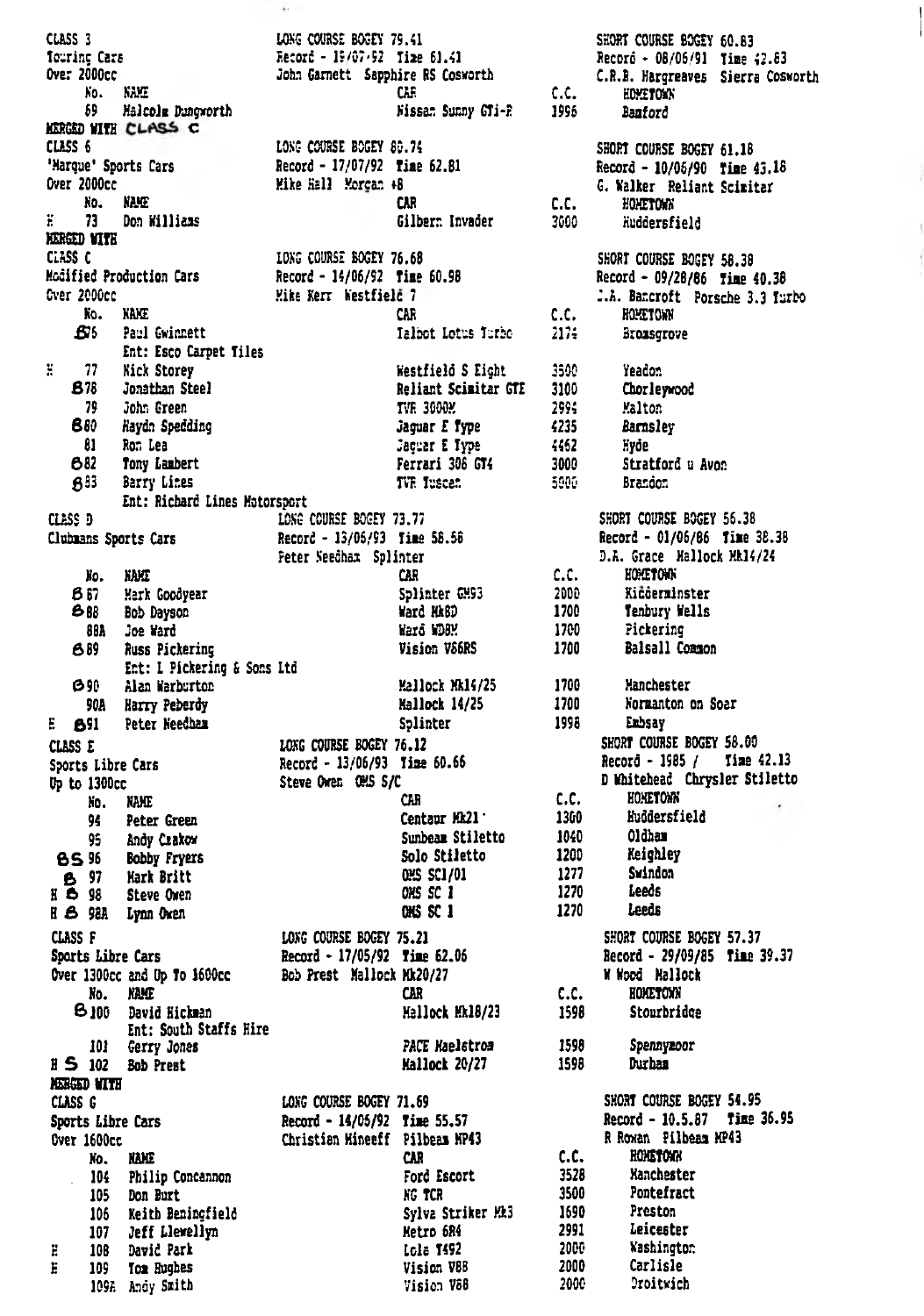| CLASS E |             |                  | LONG COURSE BOGEY 77.23      |                    |      | SHORT COURSE BOGEY 56.76     |
|---------|-------------|------------------|------------------------------|--------------------|------|------------------------------|
|         | Racing Cars |                  | Record - 17/05/92 Time 59.65 |                    |      | Record - 09/07/89 Time 40.76 |
|         | Up to 500cc |                  | John Corbyr. Jedi            |                    |      | P. Jeffries Trackstar ZK89   |
|         | N٥.         | KAIT             |                              | CAR                | c.c. | <b>ROMETOWN</b>              |
|         | 13 III      | John Watts       |                              | Jedi MkIl          | 498  | Longhope                     |
|         | 111         | Tony Steel       |                              | Hartlet DH8        | 500  | Henley on Thames             |
|         | 112         | Dud Moseley      |                              | Hotus HCS2         | 500  | Leicester                    |
|         | 113         | Tom Brown        |                              | lli-Tech           | 500  | Kexbury                      |
| 6       | 114         | Tony Pashley     |                              | Narenço            | 498  | Bridgwater                   |
| B       | 114A        | John Opie        |                              | Marengo            | 500  | Swindon                      |
| ß       | 115         | Phil Cooke       |                              | Jedi Penguin       | 498  | Bath                         |
| ΞB      | 116         | Mike Fitzsimons  |                              | Jedi 01/88         | 500  | Cheadle                      |
|         | 117         | Ian Cruickshanks |                              | œs                 | 500  | Dudley                       |
| H       | 118         | Mark Griffiths   |                              | Jedi 1/89          | 500  | Cheadle Hulme                |
|         | 5119        | Glynn Sketchley  |                              | Nova Jedi 01/14/89 | 492  | Leicester                    |
| μΒ      | 120         | David Bancroft   |                              | <b>OKS 87/4</b>    | 498  | Leeds                        |
| Θ       | 121         | Mark Coley       |                              | Jedi               | 498  | Marlow Bottor                |
| EВ      | 122         | John Corbyn      |                              | Ječi 2/91          | 492  | Wellingborouch               |

# MACLAN: INJECTION MOULDERS AND TOOLMAKERS

|         |                  |                                    |                         | IS PLEASED TO SPONSOR CLASS I |      |                              |
|---------|------------------|------------------------------------|-------------------------|-------------------------------|------|------------------------------|
| CLASS T |                  |                                    | LONG COURSE BOGEY 75.67 |                               |      | SEORT COURSE BOGEY 57.69     |
|         | Racing Cars      |                                    |                         | Record - 16/05/93 Time 57.72  |      | Record - 19/09/89 Time 39.69 |
|         |                  | Over 500cc and Up To 1100cc        |                         | Alex Tyson Royale ART 921     |      | P. Kidsley Brabbam BT28      |
|         | Xо.              | <b>NAME</b>                        |                         | CAR                           | c.c. | <b>HOMETOWN</b>              |
|         | 124              | Mark Lawrence                      |                         | <b>CHS 1100</b>               | 1052 | Hanchester                   |
|         | 125              | Martin Graham                      |                         | Megapin 92-B                  | 750  | Carlisle.                    |
| ß       | 126              | David Smith                        |                         | Sidewinder                    | 1052 | Skelmersdale                 |
|         | 127              | Mel Clark                          |                         | Megapin                       | 1052 | Standish                     |
|         | 128              | Barry Whitebead                    |                         | RBS4D                         | 748  | Vigan                        |
|         | 129              | Craven Moses                       |                         | Naclan Mkl                    | 1000 | Keighley                     |
|         | 129A             | Alan Greenwood                     |                         | <b>Maclan MkI</b>             | 1000 | Keighley                     |
|         | 130              | Les Buck                           |                         | OHS                           | 997  | Peterborough                 |
| в       | 131              | <b>Phil Jefferies</b>              |                         | Hi-Tech DP1100                | 588  | Stafford                     |
| s       | 131A             | Brian Walker                       |                         | Hitech                        | 588  | Longridge                    |
|         |                  | Ent: Pollution Control Engineering |                         |                               |      |                              |
|         | E <b>BS</b> 132  | Alex Tyson                         |                         | Royale ART 921                | 1000 | Broughton in Furness         |
|         | E <b>BS</b> 132A | lan Tyson                          |                         | Royale ART 921                | 1000 | Broughton in Furness         |
|         |                  |                                    |                         |                               |      |                              |

|                       | CLASS 7 |                |                                    | LONG COURSE BOGEY 80.24      |      | SHORT COURSE BOGEY 60.83     |
|-----------------------|---------|----------------|------------------------------------|------------------------------|------|------------------------------|
| Pre 1989 Formula Ford |         |                |                                    | Record - 17/05/92 Time 52.61 |      | Record - 19/08/90 Time 42.83 |
| 1600cc                |         |                |                                    | Roger Kilty Van Diemen RF85  |      | J. Bennet Van Diemen RF85    |
|                       |         | Hо.            | <b>HANG</b>                        | CШ                           | c.c. | <b>HOMETOWN</b>              |
| Ë                     |         | 135            | Peter Stockton                     | Van Diemen RF87              | 1600 | Poynton                      |
| H                     |         | 136            | Peter Hawkey                       | Royale RP26                  | 1600 | <b>Ilkley</b>                |
| Ë                     |         | 137            | Jonathan Rhodes                    | Bawke DL19                   | 1600 | Scarborough                  |
| E                     |         | 137A           | Stephen Bateman                    | Hawke DL19                   | 1600 | Scarborough                  |
|                       |         | 138            | Tony Netcalf                       | Van Diemen                   | 1600 | Bolton                       |
|                       |         | <b>E S 139</b> | Jerry Paterson                     | Sparton FF81                 | 1600 | Gosforth                     |
| H                     |         | 140            | Jeff Norton                        | Van Diemen RF86              | 1600 | Baildon                      |
|                       |         | 140A           | Brian Garforth                     | Van Diemen RF86              | 1600 | <b>Rinckley</b>              |
|                       |         | <b>S</b> 141   | Mick Hoore                         | Van Diemen RFB2              | 1600 | Manchester                   |
|                       |         |                | S 141A Peter Hoore                 | Van Diemen RF82              | 1600 | Nanchester                   |
| E                     |         | 142            | Mark Allen                         | Lazer HD87                   | 1600 | Brixeorth                    |
| H                     |         | 143            | Trevor Cooper                      | Van Diemen RF85              | 1600 | Wakefield                    |
| H                     |         | 144            | Neville Alderson                   | Van Diemen RF80              | 1600 | Bishop Auckland              |
|                       |         | E S 145        | David Sturdy                       | Van Diemen RF84              | 1600 | Bradford                     |
|                       |         | IS 146         | Ken Bailey                         | Van Diemen RF85              | 1600 | Sale                         |
|                       |         |                | Ent: Lancs & Chesh Car Club/HCH    |                              |      |                              |
|                       |         | H 5146A        | David Bailey                       | Van Diemen RF85              | 1600 | Hanchester                   |
|                       |         |                | Ent: Lancs & Cheshire Car Club/HCM |                              |      |                              |
|                       |         | $E = 5147$     | Colin Wright                       | Van Diemen RF86              | 1600 | Halesworth                   |
|                       |         |                | $E \leq 147$ Daniel Wright         | Van Diemen RF86              | 1600 | Halesworth                   |

 $\mathcal{A}$  $\mathbf{1}_{\mathbf{A}_1}$